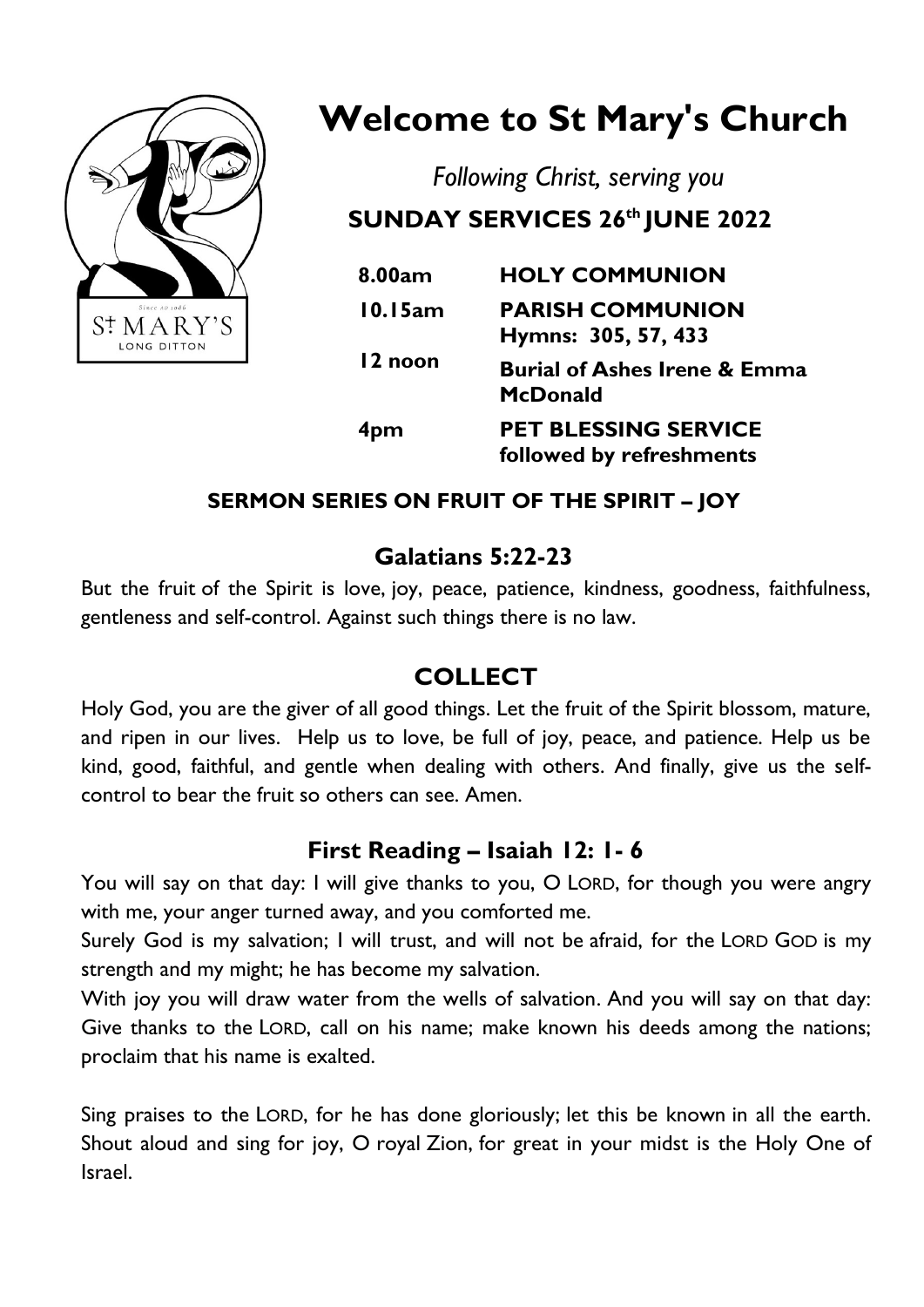#### **Second Reading – Hebrews 12: 1-3**

Therefore, since we are surrounded by so great a cloud of witnesses, let us also lay aside every weight and the sin that clings so closely, and let us run with perseverance the race that is set before us, looking to Jesus the pioneer and perfecter of our faith, who for the sake of the joy that was set before him endured the cross, disregarding its shame, and has taken his seat at the right hand of the throne of God. Consider him who endured such hostility against himself from sinners, so that you may not grow weary or lose heart.

#### **Gospel Reading - John 16: 20-22**

Very truly, I tell you, you will weep and mourn, but the world will rejoice; you will have pain, but your pain will turn into joy. When a woman is in labour, she has pain, because her hour has come. But when her child is born, she no longer remembers the anguish because of the joy of having brought a human being into the world. So you have pain now; but I will see you again, and your hearts will rejoice, and no one will take your joy from you.

#### **Post Communion Prayer**

Loving Father, we thank you for feeding us at the supper of your Son: sustain us with your Spirit, that we may serve you here on earth until our joy is complete in heaven, and we share in the eternal banquet with Jesus Christ our Lord.

#### **Please pray for all preparing for baptism and marriage, those who are sick or in hospital, and those who have died, and all who mourn.**

#### **Church Diary**

#### **NEXT WEEK'S SERVICES**

**Monday** 9:15am Morning Prayer **Monday** 1pm Funeral of Walter Field RIP **Wednesday** 10am Holy Communion

#### **Sunday 3 rd July**

8am Holy Communion 10:15am Parish Communion followed by fizz and canapés 6pm Evening Prayer

#### **NEXT WEEK'S READINGS**

Philippians 4: 4-9 | Colossians 3: 12-15 | John 14: 22-27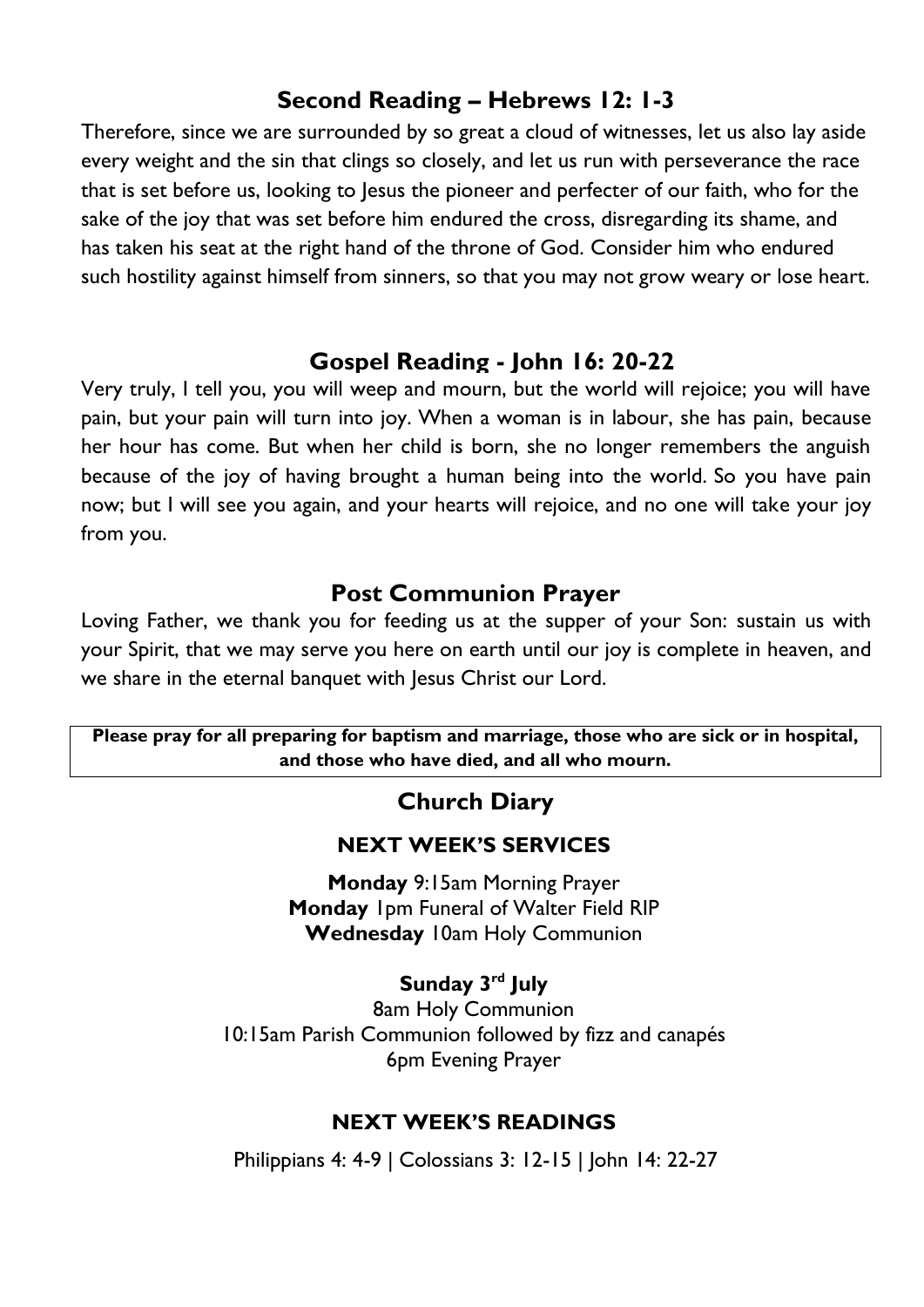#### **VISITATION OF CHURCH WARDENS**

Please come and support our Church Wardens Sue and Bob as they are sworn in as Church Wardens by the Archdeacon on Dorking at St Mary's Cuddington on Monday 27th at 7.30pm. [KT4 4HL]

#### **BIBLE COURSE**

The next session of the Bible Course –Jesus and the Gospels, will be on Wednesday 29<sup>th</sup> June at 8pm at the Rectory. Course booklets are available for £5.

#### **FRIENDSHIP LUNCH**

Our next Friendship Lunch will be held on Friday the 1st July and if you would like to join us, or perhaps bring a friend along, please contact either Diana 020 83981184 or Florence 020 83983182 . Please also let us know if you have any special dietary needs and we will try to cater for them. We look forward very much to welcoming you.

#### **TAKE TIME TOGETHER**

The next session of Take Time Together is at  $9:30$ am on Saturday  $2<sup>nd</sup>$  July via Zoom. This is a guided meditation based on the stories of Jesus. If you haven't tried it before do give it a go. The meditation lasts about 20 minutes and there is optional open time for discussion.

#### **CELEBRATION TIME**

On Saturday 2<sup>nd</sup> July Alison is being ordained priest at Guildford Cathedral. To celebrate this (and also Kuhan's  $10<sup>th</sup>$  anniversary of his priesting), fizz and canapés will be served after the 10:15 service on Sunday  $3<sup>rd</sup>$  July. Everyone is welcome to join us for a drink to celebrate this very special occasion occasion.

#### **BOOKBOX**

On **[Wednesday 13](https://stmaryslongditton.us8.list-manage.com/track/click?u=ef69c0e76376fb9d3af47cc1e&id=e0cb38cde4&e=b2a01018f9)th Jul[y](https://stmaryslongditton.us8.list-manage.com/track/click?u=ef69c0e76376fb9d3af47cc1e&id=e0cb38cde4&e=b2a01018f9)** we will be listening to cookery writer and demonstrator Kate McBain talk about cookery books and illustrate her comments with sample cakes to eat. BookBox will take a break in August and return on September with author Chris Cleave, on **[Wednesday](https://stmaryslongditton.us8.list-manage.com/track/click?u=ef69c0e76376fb9d3af47cc1e&id=8cc8a4f156&e=b2a01018f9)** 

**14th [September](https://stmaryslongditton.us8.list-manage.com/track/click?u=ef69c0e76376fb9d3af47cc1e&id=8cc8a4f156&e=b2a01018f9)**. The book he has chosen to concentrate on is 'Everyone brave is forgiven'. If you buy a copy of the book and a ticket from our local independent bookstore, Regency Bookshop in Surbiton, you save money.